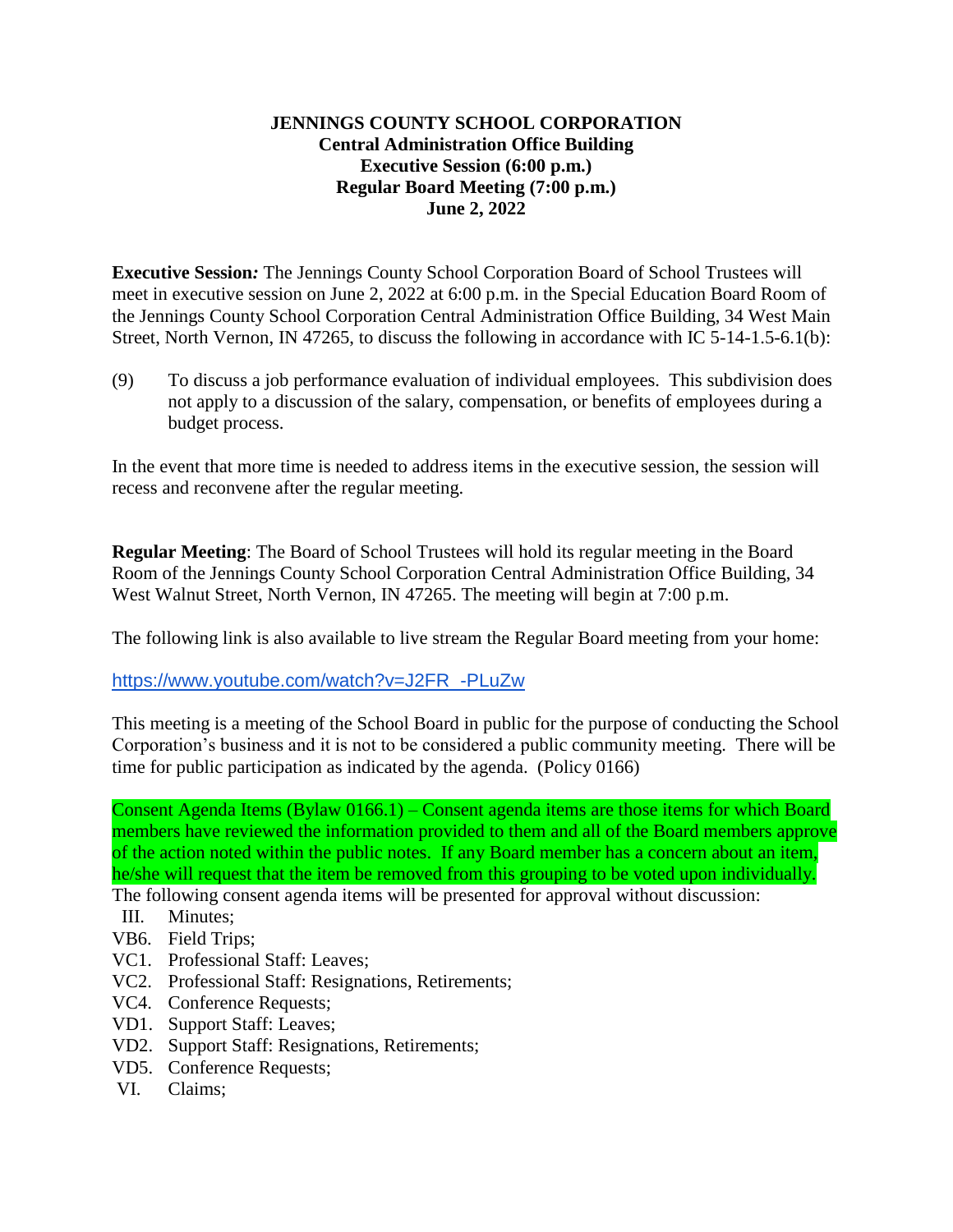Agenda Information Items – Information items are those items that the Board members are given to review. If a Board member wishes to discuss any of these items, he/she will indicate that the item(s) be removed from this grouping for discussion during the meeting.

The following information items will be shared with the Board:

- VE2. May Fund Report
- VIIA1. Area Plan Commission Meeting Minutes 5/02/2022.

## **Agenda**

- I. Pledge
	- The President will open the meeting with the Pledge of Allegiance.
- II. Consent Agenda Items
- III. Minutes of the Executive Session and the Regular Board Meeting of May 12, 2022.
- IV. Community Non-Agenda Items
	- The President will ask if anyone would like to speak on an item not on the agenda.
	- **Stronger Together Recognition** JCHS Black Cat Team
		- $\triangleright$  Andrew Arnold
		- $\triangleright$  Matthew Arnold
		- Camden Bausback
		- Ayden Benson
		- Wyatt Brooks
		- $\triangleright$  Rowan Cook
		- $\triangleright$  Chloe Day
		- $\triangleright$  Xander Gibson
		- > Michael Goff
		- $\triangleright$  Davy Shaw
		- $\blacktriangleright$  Lane Kelley
		- $\triangleright$  Nicolas Patterson
		- Mason Vaughn
		- Tyler Wells
		- Guy Ritchie
		- $\triangleright$  Blake Galyen
		- Braeden Day
		- > Jackson Longwell
		- > Alan Magner
		- $\triangleright$  Dave Thomas
		- $\triangleright$  Bob Watts
	- **JCHS** Presentation
- V. New Business
	- A. NEOLA
		- 1. NEOLA Policy 167.3, Public Participation at Board Meetings, First Reading
		- 2. NEOLA Policy 7300, Disposition of Real Property, First Reading
		- 3. NEOLA Policy 7310, Disposition of Surplus Property, First Reading
		- 4. NEOLA Policy 7450, Property Inventory, First Reading
		- 5. NEOLA Policy 7540.03, Student Technology Acceptable Use and Safety, First Reading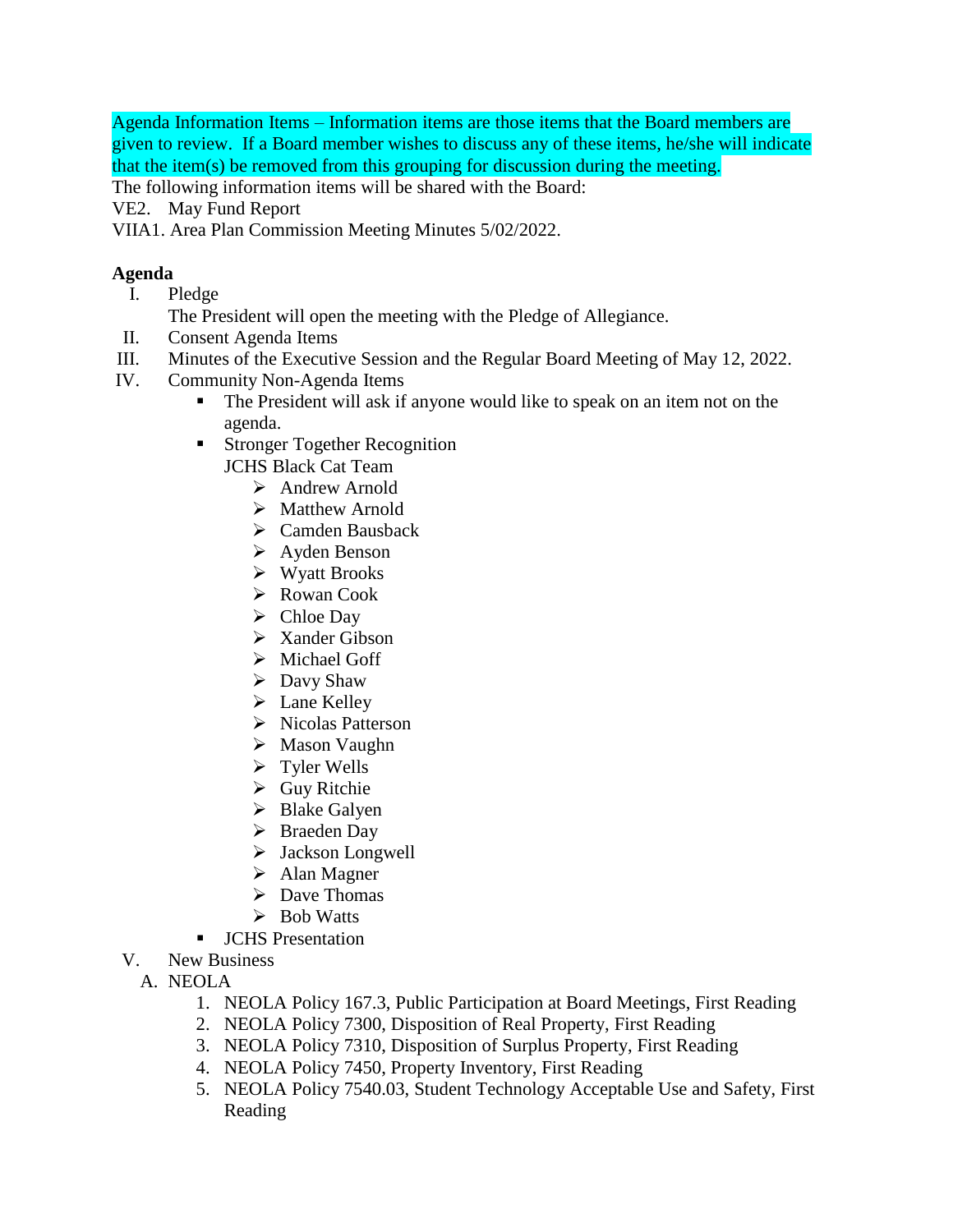- 6. NEOLA Policy 7540.04, Staff Technology Acceptable Use and Safety, First Reading
- 7. NEOLA Policy 8305, Information Security, First Reading
- 8. NEOLA Policy 8455, Coach Training, References and IHSAA Reporting, First Reading
- 9. NEOLA Policy 8600, Transportation, First Reading
- B. Programs (Policy 2000)
	- 1. JCHS Textbook Adoption, Approval
	- 2. JCHS Reverse Credit, Approval
	- 3. Renewal of District License for Kami, Approval
	- 4. Renewal of District License for Google Enterprise, Approval
	- 5. Renewal of District License for SeeSaw, Approval
	- 6. Field Trips
- C. Professional Staff (Policy 3000)
	- 1. Leaves
	- 2. Resignations/Retirements
	- 3. Recommendations
	- 4. Conference Requests
- D. Support Staff (Policy 4000)
	- 1. Leaves
	- 2. Resignations/Retirements
	- 3. Recommendations
	- 4. Updated Classified Pay Scales, Approval
	- 5. Conference Requests
- E. Finances (Policy 6000)
	- 1. Donations, Approval
		- NVIC, \$250.00 to Sand Creek Elementary Student Activities.
		- The following donations were received for the JCHS Art Department in memory of JCHS graduate Stacia Schmidt:
			- Karen Chilman \$75.00
			- $\triangleright$  Barbara Adams \$25.00
			- $\triangleright$  Keith & Donna Kellems \$20.00
			- $\triangleright$  Mr. & Mrs. Bill Amos \$20.00
			- $\triangleright$  Mr. & Mrs. Steve Schmidt \$20.00
			- $\triangleright$  Tracy & Lily Schildknecht \$10.00
			- $\blacktriangleright$  Anonymous \$110.00
			- $\triangleright$  Donald & Elizabeth Walker \$50.00
			- $\triangleright$  Arnold & Jennifer Wetzel \$30.00
			- $\triangleright$  Megan & Alex Cullison \$30.00
	- 2. May Fund Report
- F. Relations (Policy 9000)
	- 1. MOU between First Steps South East and Jennings County Schools, Approval.
	- 2. MOU between Southeast Indiana Workforce JAG and Jennings County Schools, Approval.
- VI. Claims